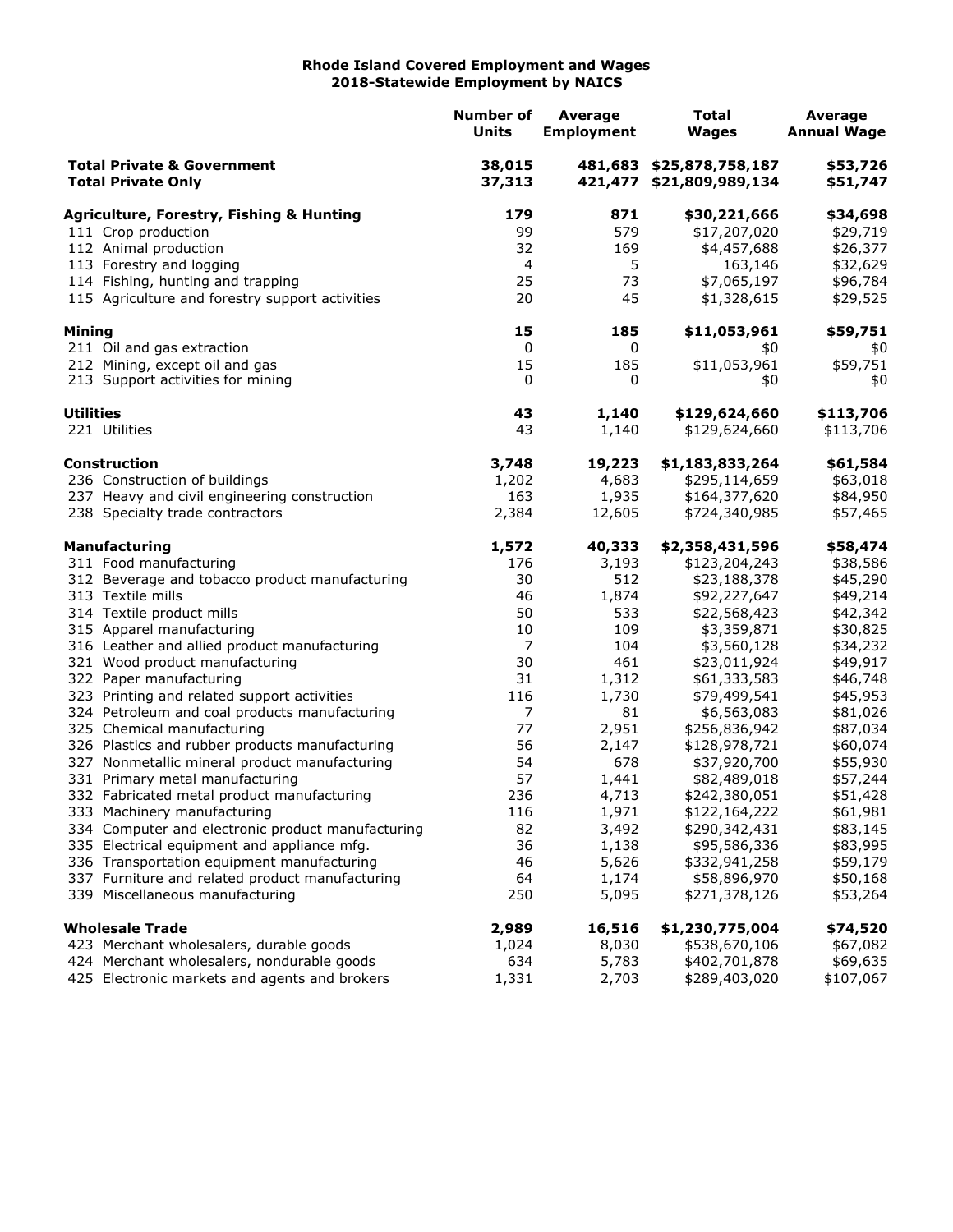## **Rhode Island Covered Employment and Wages 2018-Statewide Employment by NAICS**

|                                                   | <b>Number of</b><br><b>Units</b> | <b>Average</b><br><b>Employment</b> | <b>Total</b><br><b>Wages</b> | Average<br><b>Annual Wage</b> |
|---------------------------------------------------|----------------------------------|-------------------------------------|------------------------------|-------------------------------|
| <b>Retail Trade</b>                               | 3,832                            | 48,659                              | \$1,564,160,994              | \$32,145                      |
| 441 Motor vehicle and parts dealers               | 421                              | 6,016                               | \$290,877,108                | \$48,351                      |
| 442 Furniture and home furnishings stores         | 158                              | 1,317                               | \$50,314,615                 | \$38,204                      |
| 443 Electronics and appliance stores              | 160                              | 1,211                               | \$54,823,340                 | \$45,271                      |
| 444 Building material and garden supply stores    | 213                              | 3,822                               | \$141,102,370                | \$36,918                      |
| 445 Food and beverage stores                      | 685                              | 11,764                              | \$300,616,629                | \$25,554                      |
| 446 Health and personal care stores               | 421                              | 5,012                               | \$218,419,413                | \$43,579                      |
| 447 Gasoline stations                             | 309                              | 1,988                               | \$55,188,382                 | \$27,761                      |
| 448 Clothing and clothing accessories stores      | 468                              | 4,217                               | \$90,107,888                 | \$21,368                      |
| 451 Sporting goods, hobby, book and music stores  | 173                              | 1,377                               | \$28,747,680                 | \$20,877                      |
| 452 General merchandise stores                    | 176                              | 7,162                               | \$161,397,653                | \$22,535                      |
| 453 Miscellaneous store retailers                 | 397                              | 2,914                               | \$72,869,831                 | \$25,007                      |
| 454 Nonstore retailers                            | 256                              | 1,859                               | \$99,696,085                 | \$53,629                      |
| <b>Transportation &amp; Warehousing</b>           | 796                              | 10,493                              | \$446,692,775                | \$42,571                      |
| 481 Air transportation                            | 26                               | 366                                 | \$19,354,477                 | \$52,881                      |
| 482 Rail transportation                           | 2                                | $\ast$                              | $\ast$                       | ∗                             |
| 483 Water transportation                          | 10                               | 187                                 | \$12,776,117                 | \$68,321                      |
| 484 Truck transportation                          | 367                              | 2,451                               | \$131,344,145                | \$53,588                      |
| 485 Transit and ground passenger transportation   | 127                              | 2,724                               | \$76,424,195                 | \$28,056                      |
| 486 Pipeline transportation                       | 2                                | $\ast$                              |                              | $\ast$                        |
| 487 Scenic and sightseeing transportation         | 45                               | 172                                 | \$4,941,305                  | \$28,729                      |
| 488 Support activities for transportation         | 127                              | 1,302                               | \$55,563,733                 | \$42,676                      |
| 491 Postal service                                | 0                                | 0                                   | \$0                          | \$0                           |
| 492 Couriers and messengers                       | 64                               | 2,055                               | \$88,524,001                 | \$43,077                      |
| 493 Warehousing and storage                       | 30                               | 1,212                               | \$55,689,246                 | \$45,948                      |
| <b>Information</b>                                | 715                              | 5,927                               | \$440,736,217                | \$74,361                      |
| 511 Publishing industries, except Internet        | 238                              | 1,449                               | \$130,355,275                | \$89,962                      |
| 512 Motion picture and sound recording industries | 99                               | 756                                 | \$30,802,824                 | \$40,744                      |
| 515 Broadcasting, except Internet                 | 34                               | 601                                 | \$36,318,943                 | \$60,431                      |
| 516 Internet publishing and broadcasting          | 0                                | 0                                   | \$0                          | \$0                           |
| 517 Telecommunications                            | 97                               | 1,962                               | \$164,640,952                | \$83,915                      |
| 518 ISPs, search portals, and data processing     | 135                              | 556                                 | \$54,438,008                 | \$97,910                      |
| 519 Other information services                    | 114                              | 603                                 | \$24,180,215                 | \$40,100                      |
| <b>Finance &amp; Insurance</b>                    | 1,722                            | 25,929                              | \$2,540,203,082              | \$97,968                      |
| 521 Monetary authorities - central bank           |                                  |                                     |                              |                               |
| 522 Credit intermediation and related activities  | 597                              | 11,807                              | \$879,129,824                | \$74,458                      |
| 523 Securities, commodity contracts, investments  | 411                              | 5,008                               | \$883,476,132                | \$176,413<br>\$85,307         |
| 524 Insurance carriers and related activities     | 696                              | 9,084                               | \$774,926,542                |                               |
| 525 Funds, trusts, and other financial vehicles   | 18                               | 30                                  | \$2,670,584                  | \$89,019                      |
| Real Estate, Rental & Leasing                     | 1,149                            | 6,363                               | \$303,217,642                | \$47,653                      |
| 531 Real estate                                   | 930                              | 4,686                               | \$229,923,134                | \$49,066                      |
| 532 Rental and leasing services                   | 208                              | 1,620                               | \$69,340,697                 | \$42,803                      |
| 533 Lessors of nonfinancial intangible assets     | 12                               | 57                                  | \$3,953,811                  | \$69,365                      |
| <b>Professional &amp; Technical Services</b>      | 5,382                            | 25,521                              | \$1,989,851,038              | \$77,969                      |
| 541 Professional and technical services           | 5,382                            | 25,521                              | \$1,989,851,038              | \$77,969                      |
| <b>Management of Companies &amp; Enterprise</b>   | 309                              | 13,324                              | \$1,613,937,296              | \$121,130                     |
| 551 Management of companies and enterprises       | 309                              | 13,324                              | \$1,613,937,296              | \$121,130                     |